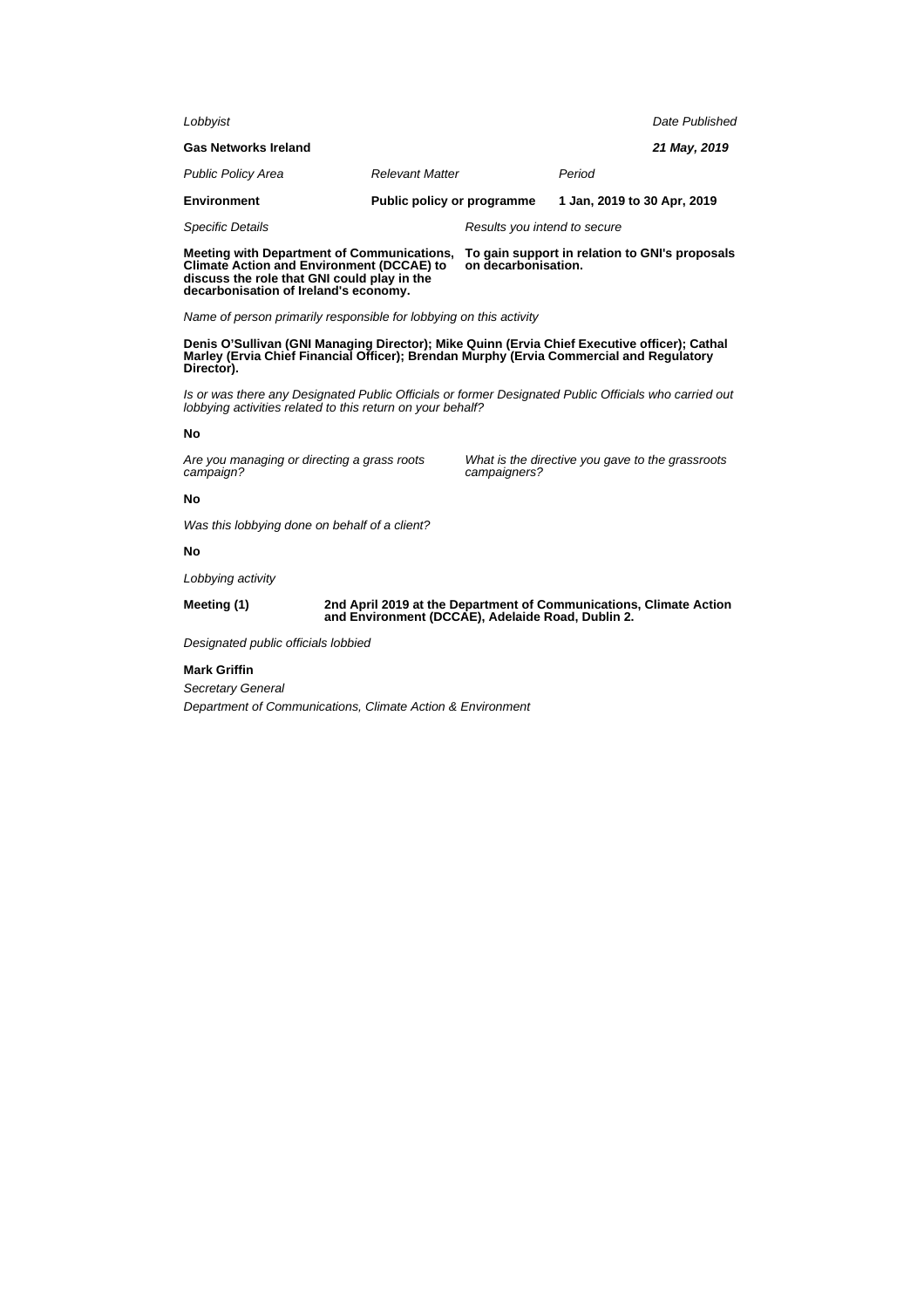| Lobbyist                                                                                                                                                                                                     |                                                                                                                                                                                                                                                       |                                                                                                                                                                                                                                        |                              |                             | Date Published |
|--------------------------------------------------------------------------------------------------------------------------------------------------------------------------------------------------------------|-------------------------------------------------------------------------------------------------------------------------------------------------------------------------------------------------------------------------------------------------------|----------------------------------------------------------------------------------------------------------------------------------------------------------------------------------------------------------------------------------------|------------------------------|-----------------------------|----------------|
| <b>Gas Networks Ireland</b>                                                                                                                                                                                  |                                                                                                                                                                                                                                                       |                                                                                                                                                                                                                                        |                              |                             | 21 May, 2019   |
| <b>Public Policy Area</b>                                                                                                                                                                                    |                                                                                                                                                                                                                                                       | <b>Relevant Matter</b>                                                                                                                                                                                                                 |                              | Period                      |                |
| Energy and Natural Resources Public policy or programme                                                                                                                                                      |                                                                                                                                                                                                                                                       |                                                                                                                                                                                                                                        |                              | 1 Jan, 2019 to 30 Apr, 2019 |                |
| <b>Specific Details</b>                                                                                                                                                                                      |                                                                                                                                                                                                                                                       |                                                                                                                                                                                                                                        | Results you intend to secure |                             |                |
| <b>Updating Michael Creed TD, Minister of</b><br><b>Agriculture Food &amp; Marine and Department of</b><br>Agriculture, Food & Marine official on Gas<br>Network Ireland's perspectives on renewable<br>gas. |                                                                                                                                                                                                                                                       | Updating the Minister to ensure GNI's<br>perspectives around the development of<br>Renewable Gas are noted and to seek support<br>for the development of renewable gas through<br>the All of Government Plan on Climate<br>Disruption. |                              |                             |                |
| Name of person primarily responsible for lobbying on this activity                                                                                                                                           |                                                                                                                                                                                                                                                       |                                                                                                                                                                                                                                        |                              |                             |                |
| Denis O'Sullivan (GNI Managing Director)                                                                                                                                                                     |                                                                                                                                                                                                                                                       |                                                                                                                                                                                                                                        |                              |                             |                |
| Is or was there any Designated Public Officials or former Designated Public Officials who carried out<br>lobbying activities related to this return on your behalf?                                          |                                                                                                                                                                                                                                                       |                                                                                                                                                                                                                                        |                              |                             |                |
| No                                                                                                                                                                                                           |                                                                                                                                                                                                                                                       |                                                                                                                                                                                                                                        |                              |                             |                |
| Are you managing or directing a grass roots<br>campaign?                                                                                                                                                     |                                                                                                                                                                                                                                                       | What is the directive you gave to the grassroots<br>campaigners?                                                                                                                                                                       |                              |                             |                |
| No                                                                                                                                                                                                           |                                                                                                                                                                                                                                                       |                                                                                                                                                                                                                                        |                              |                             |                |
| Was this lobbying done on behalf of a client?                                                                                                                                                                |                                                                                                                                                                                                                                                       |                                                                                                                                                                                                                                        |                              |                             |                |
| No                                                                                                                                                                                                           |                                                                                                                                                                                                                                                       |                                                                                                                                                                                                                                        |                              |                             |                |
| Lobbying activity                                                                                                                                                                                            |                                                                                                                                                                                                                                                       |                                                                                                                                                                                                                                        |                              |                             |                |
| Email (1)                                                                                                                                                                                                    | Email of 8th March 2019 to Jonathan Hoare, Special Advisor to the<br>Minister of Agriculture Food & Marine.                                                                                                                                           |                                                                                                                                                                                                                                        |                              |                             |                |
| Event / Reception (1)                                                                                                                                                                                        | Discussion with Michael Creed TD, Minister of Agriculture Food &<br>Marine and Department of Agriculture and Jonathan Hoare Special<br>Advisor to the Minister of Agriculture Food & Marine at a Cork<br>Chamber of Commerce event on 1st March 2019. |                                                                                                                                                                                                                                        |                              |                             |                |
| Designated public officials lobbied                                                                                                                                                                          |                                                                                                                                                                                                                                                       |                                                                                                                                                                                                                                        |                              |                             |                |
| <b>Michael Creed</b>                                                                                                                                                                                         |                                                                                                                                                                                                                                                       |                                                                                                                                                                                                                                        | Jonathan Hoare               |                             |                |
| Minister                                                                                                                                                                                                     |                                                                                                                                                                                                                                                       |                                                                                                                                                                                                                                        | Special Adviser              |                             |                |

Department of Agriculture, Food and the Marine Department of Agriculture, Food and the Marine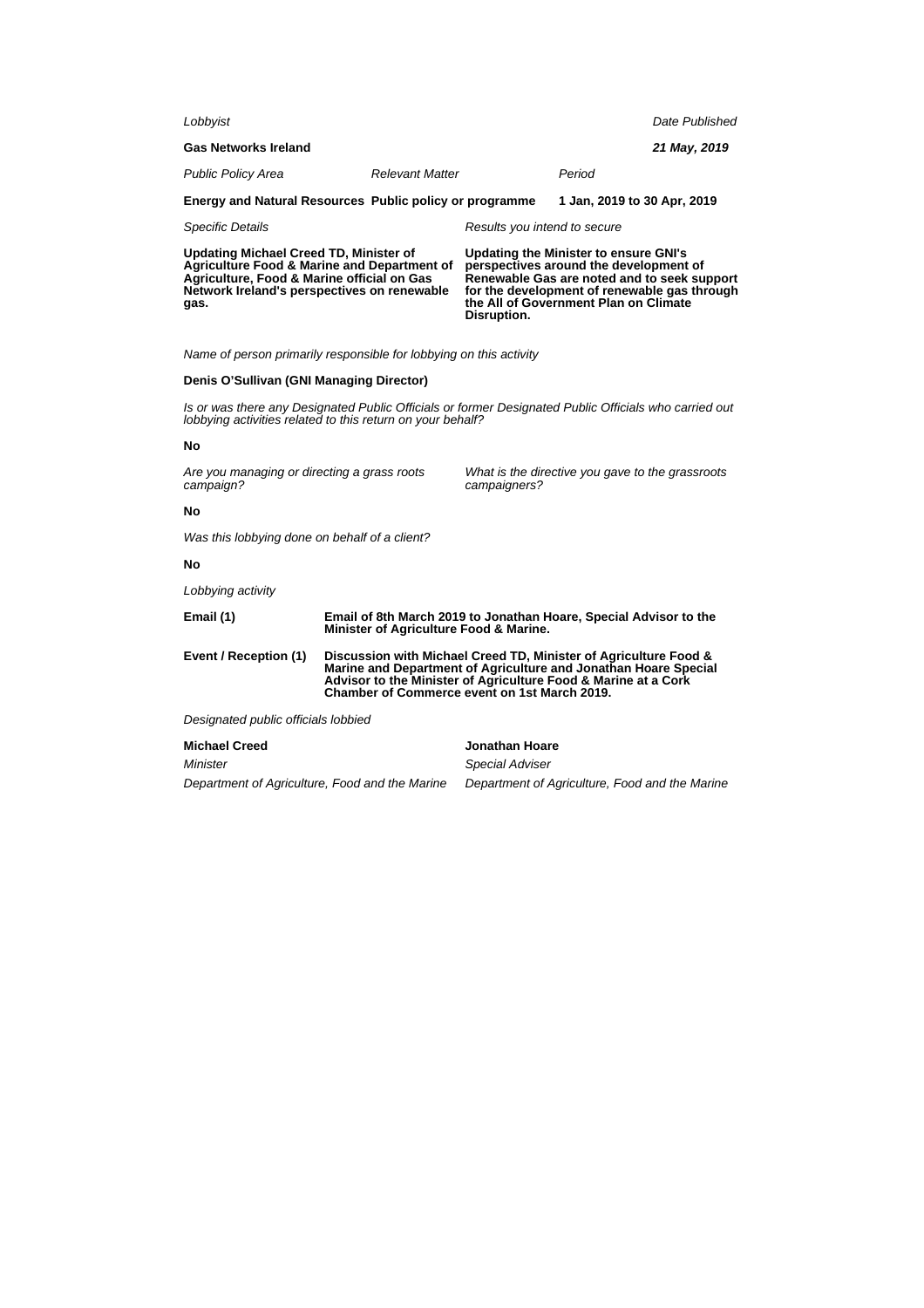| Lobbyist                                                                                                                                                                                                                                         |                                                                                                                            |                            |                                                                                                                                                                               | Date Published              |  |
|--------------------------------------------------------------------------------------------------------------------------------------------------------------------------------------------------------------------------------------------------|----------------------------------------------------------------------------------------------------------------------------|----------------------------|-------------------------------------------------------------------------------------------------------------------------------------------------------------------------------|-----------------------------|--|
| <b>Gas Networks Ireland</b>                                                                                                                                                                                                                      |                                                                                                                            |                            |                                                                                                                                                                               | 21 May, 2019                |  |
| <b>Public Policy Area</b>                                                                                                                                                                                                                        | <b>Relevant Matter</b>                                                                                                     |                            | Period                                                                                                                                                                        |                             |  |
|                                                                                                                                                                                                                                                  |                                                                                                                            |                            |                                                                                                                                                                               |                             |  |
| Energy and Natural Resources Public policy or programme                                                                                                                                                                                          |                                                                                                                            |                            |                                                                                                                                                                               | 1 Jan, 2019 to 30 Apr, 2019 |  |
| Specific Details                                                                                                                                                                                                                                 |                                                                                                                            |                            | Results you intend to secure                                                                                                                                                  |                             |  |
| Meeting with Richard Bruton TD, Minister for<br><b>Communications, Climate Action and</b><br><b>Environment (DCCAE) and DCCAE officials</b><br>regarding Compressed Natural Gas (CNG),<br>Renewable Gas and Carbon Capture and<br>Storage (CCS). |                                                                                                                            |                            | <b>Discussion to ensure GNI's perspectives</b><br>around the development of Compressed<br>Natural Gas (CNG), Renewable Gas and<br>Carbon Capture and Storage (CCS) are noted. |                             |  |
| Name of person primarily responsible for lobbying on this activity                                                                                                                                                                               |                                                                                                                            |                            |                                                                                                                                                                               |                             |  |
| Denis O'Sullivan (GNI Managing Director); Cathal Marley (Ervia Chief Financial Officer);<br><b>Brendan Murphy (Ervia Commercial and Regulatory Director)</b>                                                                                     |                                                                                                                            |                            |                                                                                                                                                                               |                             |  |
| Is or was there any Designated Public Officials or former Designated Public Officials who carried out<br>lobbying activities related to this return on your behalf?                                                                              |                                                                                                                            |                            |                                                                                                                                                                               |                             |  |
| No                                                                                                                                                                                                                                               |                                                                                                                            |                            |                                                                                                                                                                               |                             |  |
| Are you managing or directing a grass roots<br>campaign?                                                                                                                                                                                         |                                                                                                                            |                            | What is the directive you gave to the grassroots<br>campaigners?                                                                                                              |                             |  |
| Nο                                                                                                                                                                                                                                               |                                                                                                                            |                            |                                                                                                                                                                               |                             |  |
| Was this lobbying done on behalf of a client?                                                                                                                                                                                                    |                                                                                                                            |                            |                                                                                                                                                                               |                             |  |
| No                                                                                                                                                                                                                                               |                                                                                                                            |                            |                                                                                                                                                                               |                             |  |
| Lobbying activity                                                                                                                                                                                                                                |                                                                                                                            |                            |                                                                                                                                                                               |                             |  |
| Meeting (1)                                                                                                                                                                                                                                      | 8th February 2019 at the Department of Communications, Climate<br>Action and Environment (DCCAE), Adelaide Road, Dublin 2. |                            |                                                                                                                                                                               |                             |  |
| Designated public officials lobbied                                                                                                                                                                                                              |                                                                                                                            |                            |                                                                                                                                                                               |                             |  |
| <b>Richard Bruton</b>                                                                                                                                                                                                                            |                                                                                                                            | <b>Matthew Collins</b>     |                                                                                                                                                                               |                             |  |
| Minister                                                                                                                                                                                                                                         |                                                                                                                            | <b>Assistant Secretary</b> |                                                                                                                                                                               |                             |  |
| Department of Communications, Climate Action & Department of Communications, Climate Action &<br>Environment                                                                                                                                     |                                                                                                                            |                            | Environment                                                                                                                                                                   |                             |  |